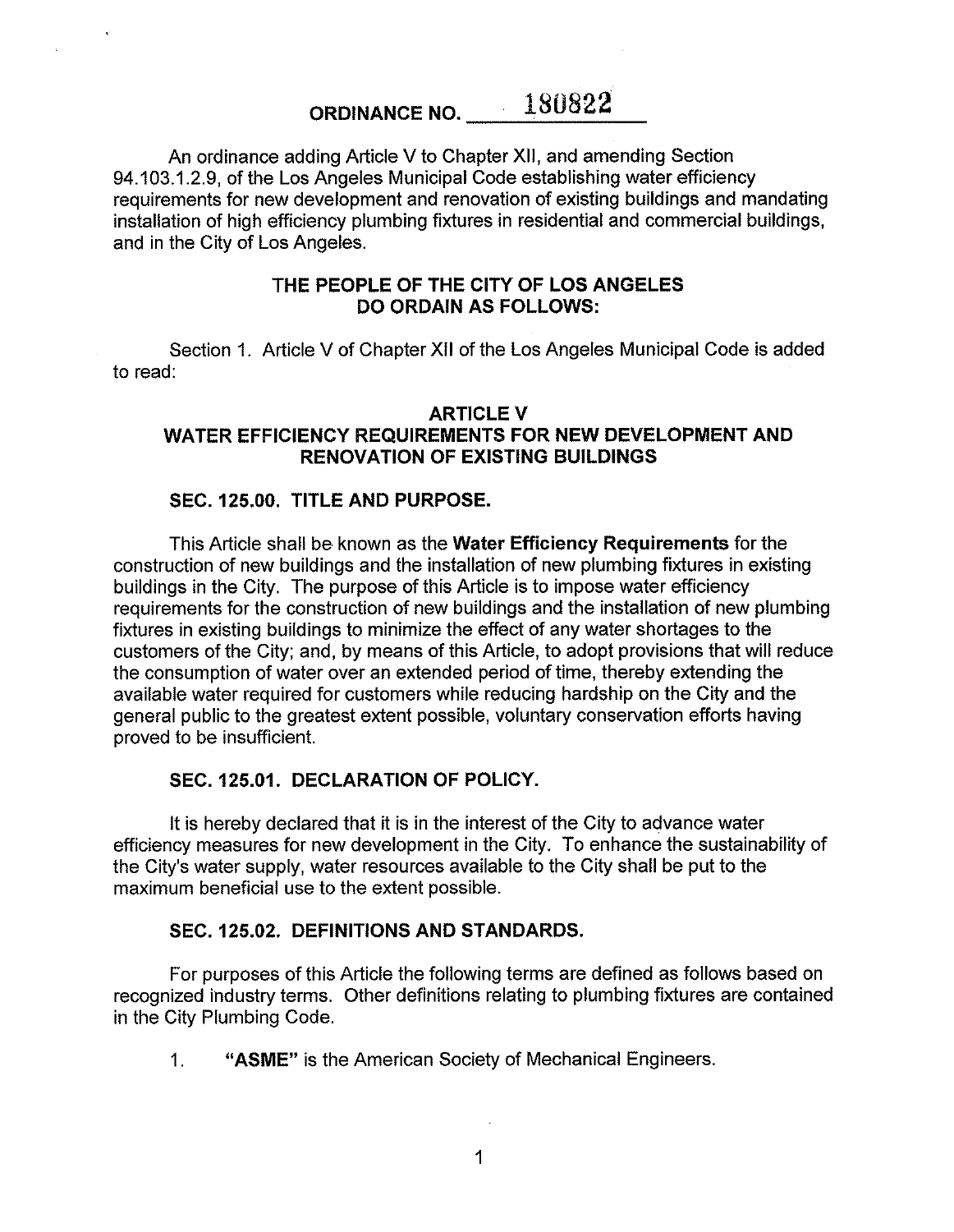- 2. **"Commercial Pre-rinse Spray Valves (PRSV)"** are assemblies consisting of a flexible hose and spray head for attachment to a faucet with a built-in diverter. Commercial kitchen pre-rinse spray valves shall be equipped with an integral automatic shut off.
- 3. **"Cooling Tower"** is a large exterior heat exchanger that transfers heat from condenser water to the outside air.
- **4. "CSA"** is the Canadian Standards Association.
- 5. **"Cycles of concentration"** is the accumulation of dissolved minerals in a cooling tower recirculating water.
- 6. **"Dual Flush"** means a toilet that has two flush modes, one at 1.1 gallons per flush or less and one at 1.6 gallons per flush or less.
- 7. **"Energy Star®"** is a government-backed program helping businesses and individuals protect the environment through energy efficiency.
- 8. **"High Efficiency Toilet"** is a toilet that flushes with no more than 1.28 gallons of water. A dual flush toilet is equivalent to a high efficiency toilet.
- 9. **"High Efficiency Urinal"** is a fixture that flushes with no more than 0.5 gallons of water. A non-water use urinal is a high efficiency urinal.
- 10. **"IAPMO"** is the International Association of Plumbing and Mechanical Officials.
- 11. **"Kitchen or Bar Sink Faucet"** is a device opening that drains water into an approved receptacle in domestic or commercial installations. Faucets that drain into other types of sinks, such as clinic sinks, floor sinks, service sinks and other similar sinks are not included.
- 12. **"Lavatory Faucet"** is a faucet that drains into a lavatory basin in a domestic or commercial installation.
- 13. **"Metering Faucet"** is a faucet that after actuation dispenses water of a predetermined volume or for a predetermined period of time. The volume or cycle duration can be fixed or adjustable.
- 14. **"Non-Water Urinals"** are plumbing fixtures that are designed to receive and convey only liquid waste (urine) through a trap seal and into the gravity drainage system without the use of water for such function. Zerowater, Water-less or Water-free urinals are equivalent terms for Non-water urinals.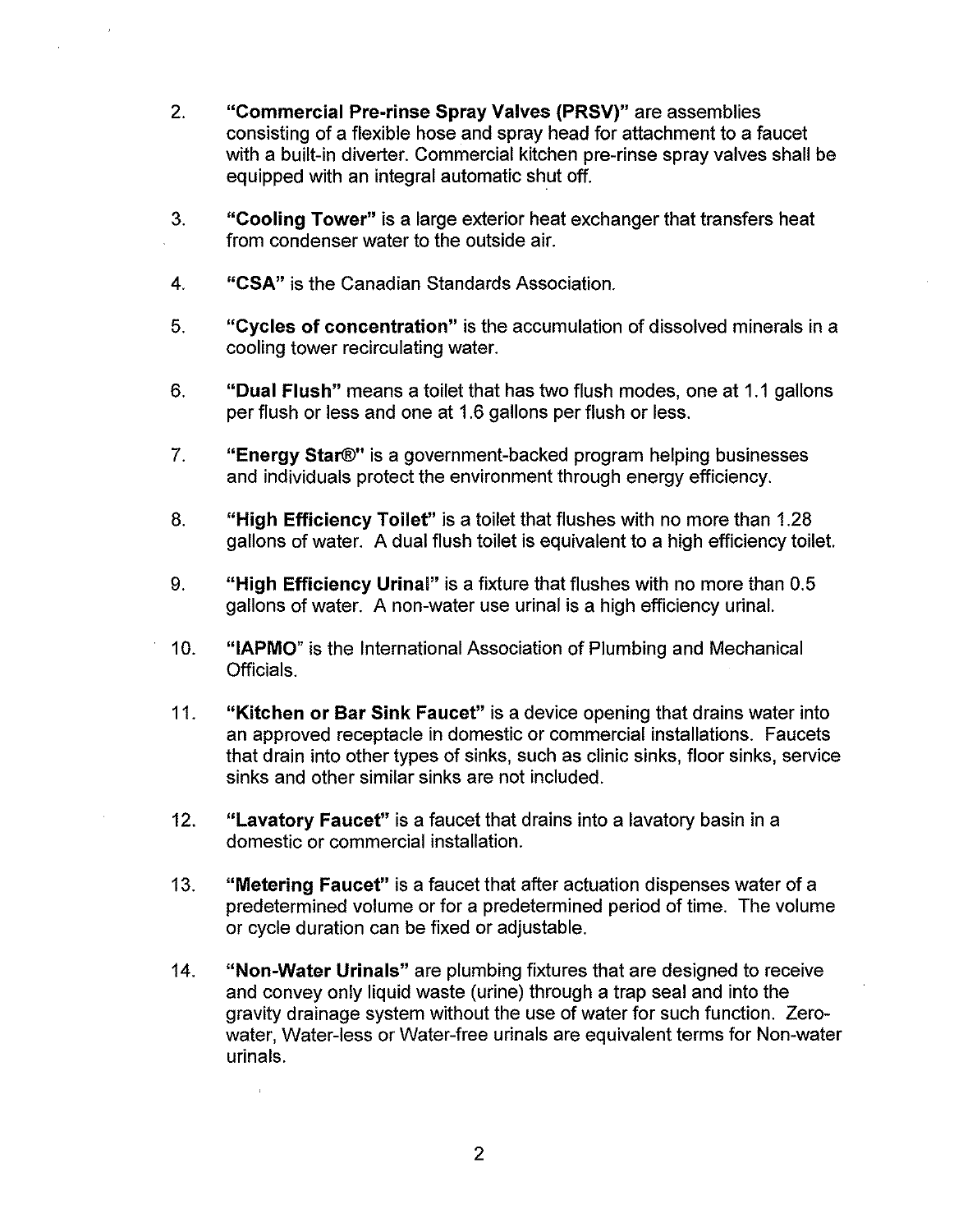- 15. **"Potable Water"** is water that is satisfactory for drinking, culinary, and domestic purposes that meets the requirements of the health authority having jurisdiction.
- 16. **"Private or Private Use"** refers to plumbing fixtures in residences and apartments, private bathrooms in hotels and hospitals, and restrooms in commercial establishments where the fixtures are intended for the use of a family or an individual.
- 17. **"Public or Public Use"** means all uses of fixtures or structures that are not defined as private or private use.
- 18. **"Self-Closing Faucet"** is a faucet designed to close itself as the activating mechanism is released.
- 19. **"Single-Pass Cooling Systems"** are systems within which water is circulated only once to cool equipment before disposal.
- 20. **"US EPA"** is the United States Environmental Protection Agency.
- 21. **"Water Closet, Electro-Hydraulic Tank Type"** is a water closet of the siphonic or washdown type that utilizes motors, pumps, and controllers to assist the flushing action by monitoring and controlling the flush and dictating the exact discharge from the tank into the bowl. All electro-hydraulic tank type water closets shall have a maximum effective flush volume of not more than 1.28 gallons (4.8 liters) of water per flush in accordance with ASME A112.19.2/CSA B45.1 or ASME A112.19.14 and shall also be listed to the EPA WaterSense Tank-Type High Efficiency Toilet Specification. The effective flush volume for dual flush toilets is the composite, average flush volume of two reduced flushes and one full flush.
- 22. **"Water Closet, Gravity"** is a water closet that is designed to flush the bowl by gravity. All gravity type water closets shall have a maximum effective flush volume of not more than 1.28 gallons (4.8 liters) of water per flush in accordance with ASME A112.19.2/CSA B45.1 or ASME A112.19.14 and shall also be listed to the EPA WaterSense Tank-Type High Efficiency Toilet Specification. The effective flush volume for dual flush toilets is the composite, average flush volume of two reduced flushes and one full flush.
- 23. **"Water Closet, Pressure-Assist Type"** is a water closet with a pressure vessel installed within its tank that uses water supply pressure to compress entrapped air. When the flushing mechanism is activated, the energy stored in the compressed air is released, causing a surge of water into the bowl. All pressure-assist type water closets shall have a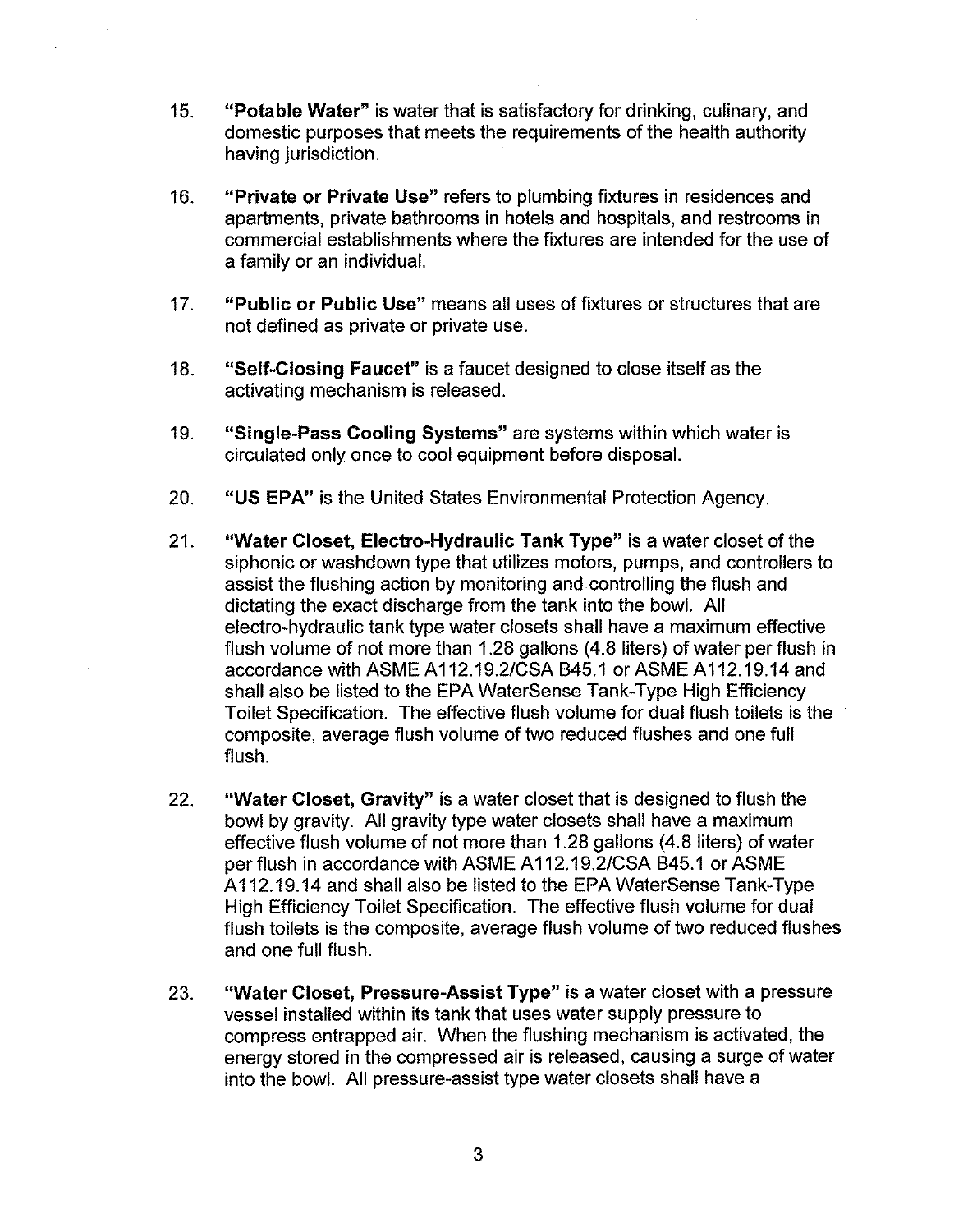maximum effective flush volume of not more than 1.28 gallons (4.8 liters) of water per flush in accordance with ASME A 112.19.2/CSA B45.1 or ASME A112.19.14 and shall also be listed to the EPA WaterSense Tank-Type High Efficiency Toilet Specification. The effective flush volume for dual flush toilets is the composite, average flush volume of two reduced flushes and one full flush.

24. **"Water Factor"** is the number of gallons of water per cycle per cubic foot ( $\text{ft}^3$ ) that a clothes washer uses. The Water Factor for a clothes washer (residential or commercial) shall be calculated by the quantity of water in Liter/Gallon (L/G) used to wash each cubic meter  $(m^3)$  or each cubic foot  $(t<sup>3</sup>)$  of machine drum capacity. The Water Factor for a residential dishwasher shall be calculated by the quantity of water use in L/G per full machine wash and rinse cycle.

# **SEC. 125.03. REQUIREMENTS.**

Effective December 1, 2009, all plumbing installations in new buildings and installations of new plumbing fixtures in existing buildings shall meet the following requirements:

(a) Toilets

All toilets installed shall be high efficiency fixtures. The maximum flush volume for high efficiency toilets shall not exceed 1.28 gallons of water (effective) per flush (gpf).

(b) Urinals

All urinals installed shall be high efficiency fixtures. The maximum flush volume of high efficiency urinals shall not exceed 0.5 gallon of water per flush. Effective October 1, 2010, the maximum flush volume of high efficiency urinals shall not exceed 0.125 gallon of water per flush.

(c) Faucets

All faucets in public restrooms must be self-closing. The flow rate for all indoor faucets shall be 2.2 gallons per minute (gpm) except as follows:

- The maximum flow rate for private or private use lavatory faucets shall be 1.5 gpm (5.6 Lpm).
- The maximum flow rate for public use lavatory faucets, shall be 0.5 gpm. Exception: Metering faucets shall deliver not more than 0.25 gallon (1.0) liter) of water per cycle.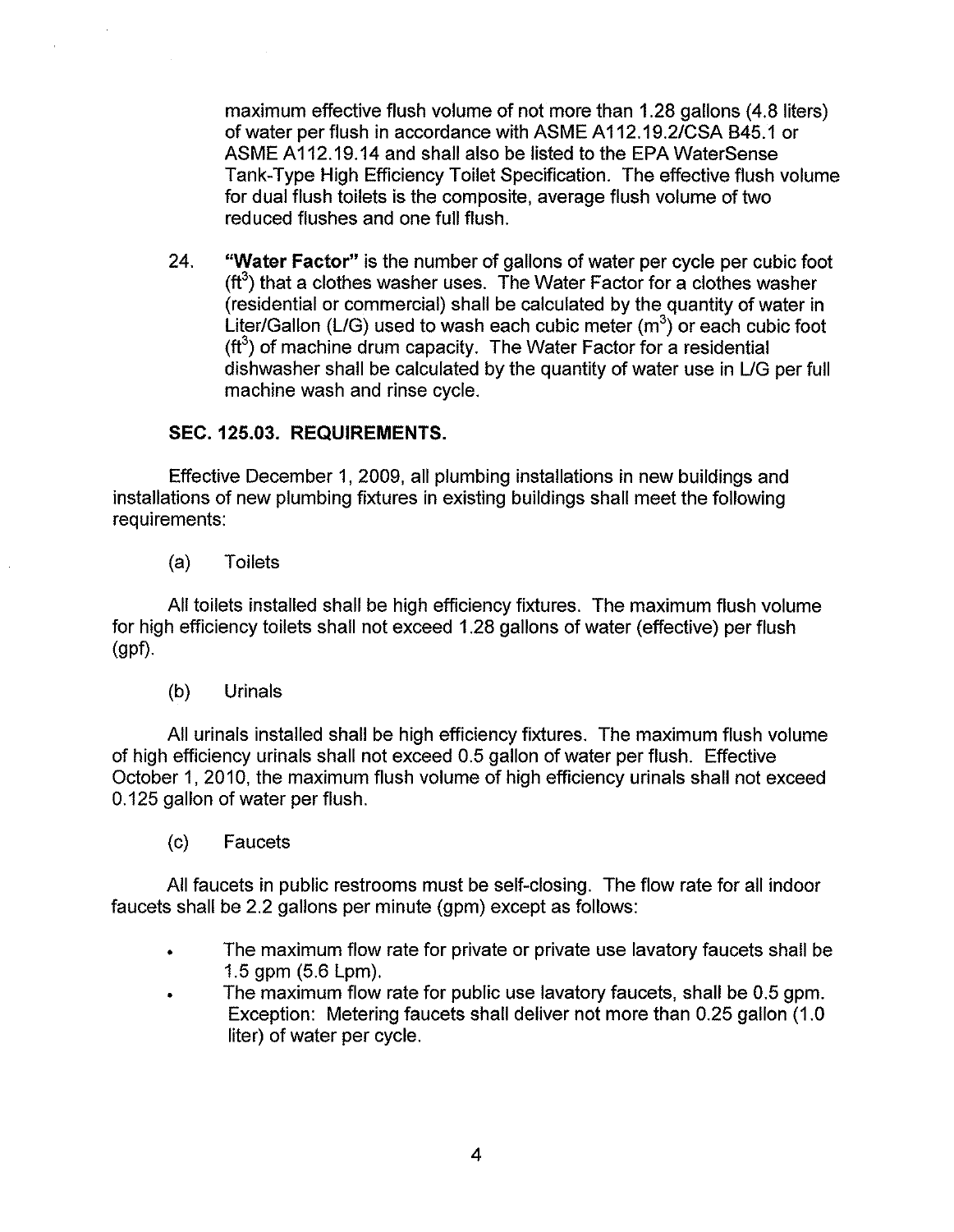- The maximum flow rate for a pre-rinse spray valve installed in a commercial kitchen to remove food waste from cookware and dishes prior to cleaning shall be 1.6 gpm (6.0 Lpm).
- (d) Showerheads

All showerheads must be low-flow with a maximum flow rate that does not exceed 2.0 gallons per minute. This requirement shall not apply to any emergency showerhead installed for health or safety purposes.

- (e) Dishwashers
	- 1. The maximum water use for high efficiency commercial dishwashers shall be in accordance with Table 1.

| Type         | <b>High-Temperature</b><br><b>Maximum gallons</b><br>per rack | <b>Chemical-</b><br><b>Maximum gallons</b><br>per rack |
|--------------|---------------------------------------------------------------|--------------------------------------------------------|
| Conveyer     | 0.70                                                          | 0.62                                                   |
| Door         | 0.95                                                          | 1.16                                                   |
| Undercounter | 0.90                                                          | 0.98                                                   |

**TABLE 1 HIGH EFFICIENCY COMMERCIAL DISHWASHER WATER USE** 

2. The maximum water use per washing cycle for high efficiency domestic dishwashers shall be 5.8 gallons.

All installed dishwashers must be Energy Star® rated.

(f) Cooling Towers

All cooling towers must be operated at a minimum of 5.5 cycles of concentration.

(g) Use of Single-Pass Cooling Systems

Single-pass cooling systems are strictly prohibited for use in devices, processes, or equipment installed in commercial, industrial, or multi-family residential buildings. This prohibition shall not apply to devices, processes, or equipment installed for health or safety purposes that cannot operate safely otherwise.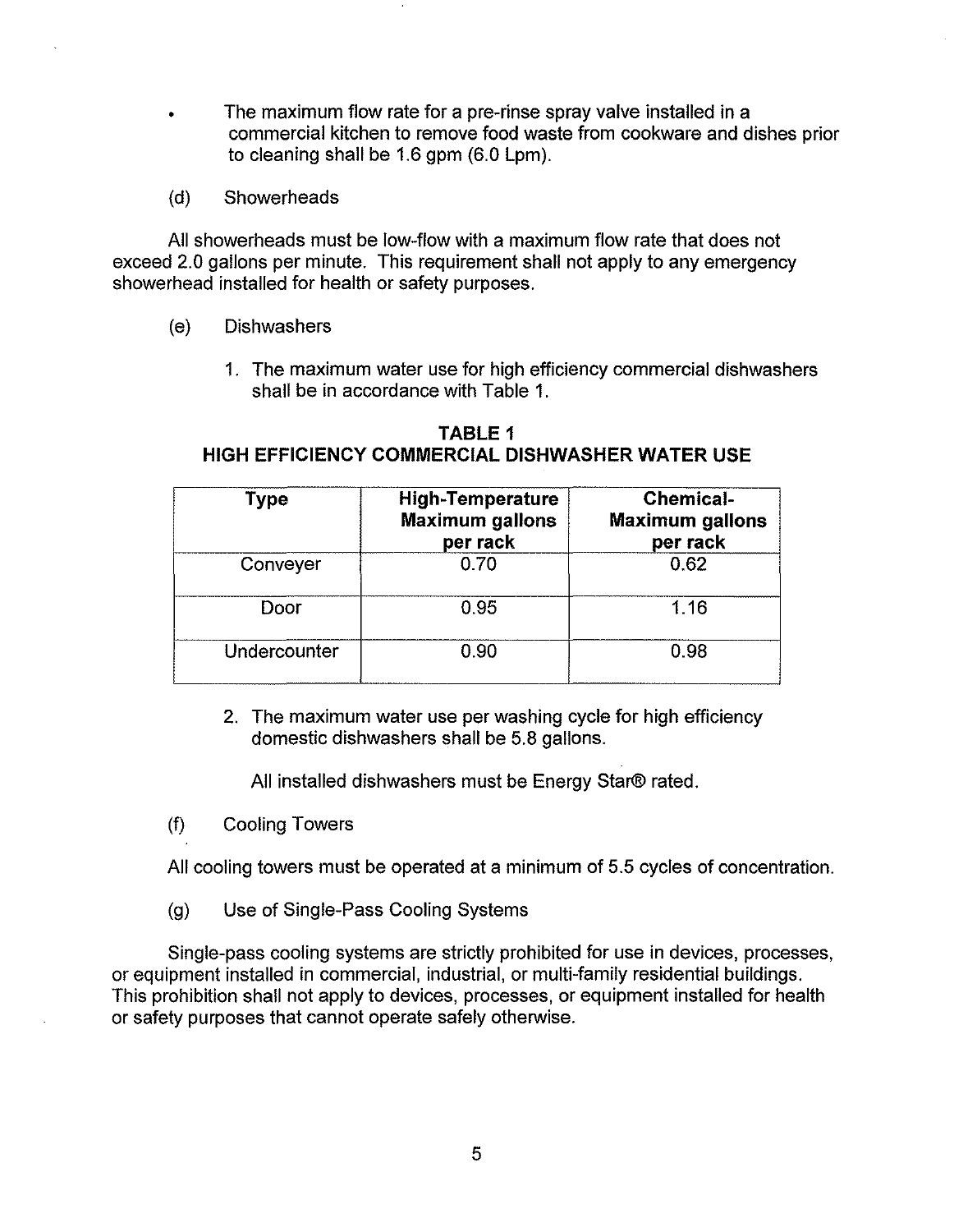#### **SEC. 125.04. AUTHORIZATION.**

The various officers, boards, departments, bureaus and agencies of the City are hereby authorized and directed to immediately implement the applicable provisions of this Article upon the effective date hereof.

#### **SEC. 125.05. APPLICATION.**

The provisions of this Article shall apply to all customers and properties served by the Department of Water and Power wherever situated, and shall also apply to all property and facilities owned, maintained, operated or under the jurisdiction of the various officers, boards, departments, bureaus or agencies of the City.

#### **SEC. 125.06. EXEMPTIONS.**

Buildings for which building plans were accepted by the Department of Building and Safety and a fee paid prior to the effective date of this Article are exempt from this Article.

Any exemption from the requirements of this Article requires written approval from the Department of Water and Power. Such exemption will only be granted for existing buildings where use of High Efficiency fixtures is infeasible because their installation will compromise public health, safety, or welfare. Any petition for exemption must be accompanied by a registered engineer's report documenting the need for such exemption and such exemption must be approved in writing by the Department of Water and Power.

#### **SEC. 125.07. SEVERABILITY.**

If any section, subsection, clause or phrase in this Article or the application thereof to any person or circumstances is for any reason held invalid, the validity of the remainder of the Article or the application of such provision to other persons or circumstances shall not be affected thereby. The City Council hereby declares that it would have passed this Article and each section, subsection, sentence, clause or phrase thereof, irrespective of the fact that one or more sections, subsections, sentences, clauses or phrases or the application thereof to any person or circumstances be held invalid.

Sec. 2. Section 94.103.1.2.9 of the Los Angeles Municipal Code is amended to read:

## **SEC. 94.103.1.2.9. HIGH EFFICIENCY FIXTURES.**

**(a) Residential.** Whenever new fixtures are installed, all water closets, shower heads, faucets and dishwashers shall be High Efficiency fixtures installed in accordance with the regulations of the City's **Water Conservation Plan.** A plumbing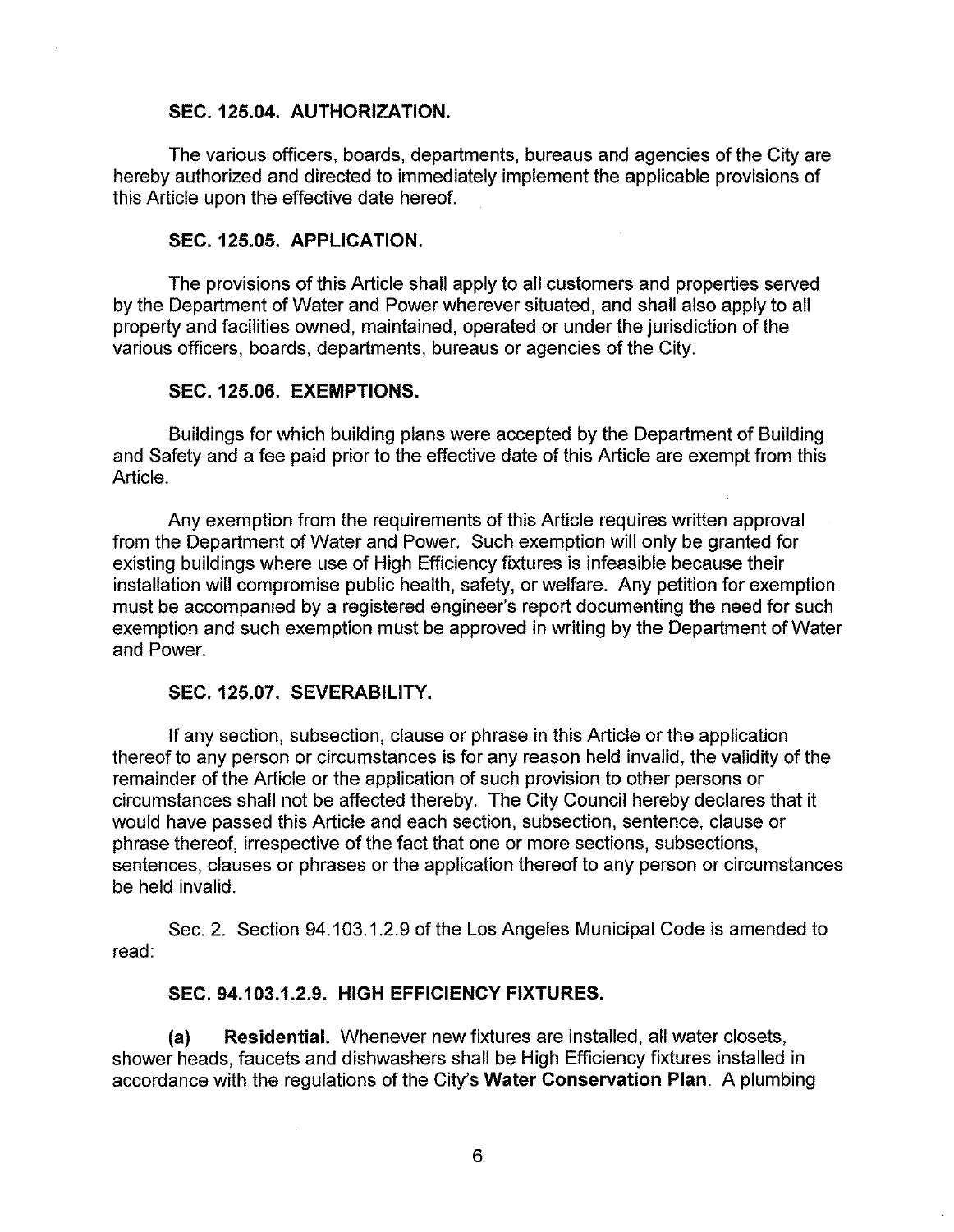permit is not required for the installation of High Efficiency water closets, shower heads, faucets and dishwashers in existing one and two family dwelling units when done as part of the City's **"Water Conservation Retrofit Program"** pursuant to the City's water conservation regulations. These permit exempted installations shall be limited to the replacement of non-water efficient water closets, shower heads, faucets and dishwashers with new High Efficiency water closets, shower heads, faucets, and dishwashers installed on the existing rough-in plumbing outlets. Plumbing permits shall be required for all High Efficiency fixtures in new buildings. This Code Section does not waive the requirement for a licensed plumbing contractor to perform the installation of a High Efficiency water fixture in an apartment unit or non-owner-occupied single-family dwellings.

 $\chi$  ,  $\chi$ 

 $\chi$ 

**(b) Commercial.** Whenever new fixtures are installed, all water closets, urinals, shower heads, faucets and dishwashers shall be High Efficiency fixtures installed in accordance with the regulations of the City's **Water Conservation Ordinance.** A plumbing permit shall be obtained for both new and replacement installations of all High Efficiency water closets, urinals, and dishwashers to confirm that the new installation or replacement is in accordance with the regulations of the City's **Water Conservation Ordinance.** In all commercial occupancies, a Qualified Installer, as defined in Section 94.219.0 shall perform the installation of any High Efficiency water fixture or appliance.